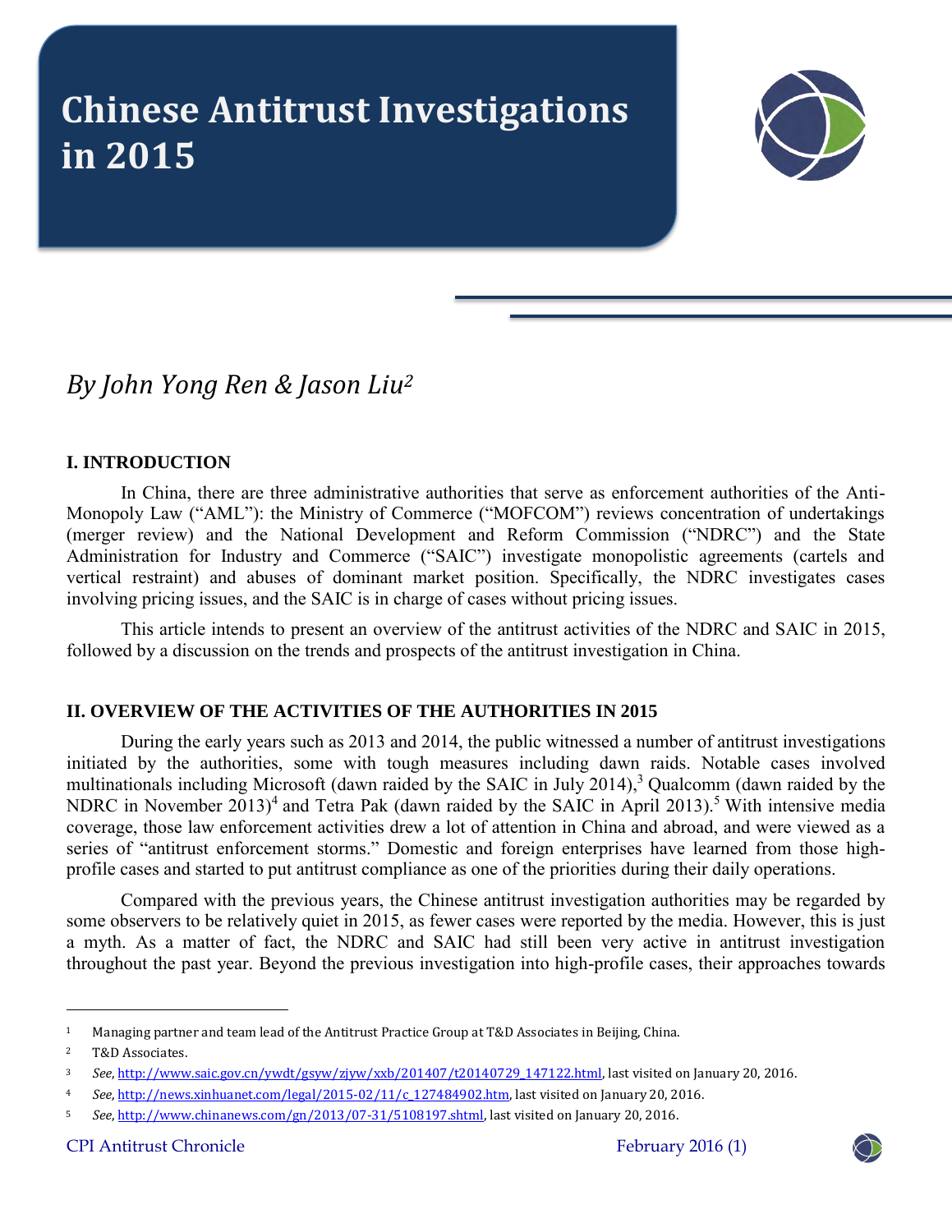

the law enforcement have become more and more comprehensive and sophisticated. The activities of the NDRC and SAIC in 2015 will be reviewed separately in the following sections.

### *A. NDRC*

AML enforcement activities by the NDRC were fruitful and diverse in 2015. As rightly pointed out by themselves, the AML enforcement by the NDRC is becoming normalized and subtilized.<sup>6</sup> Besides handling a substantial number of cases, the NDRC also exploited different measures in the enforcement, and actively participated in the relevant legislation.

## *1. The Enforcement Activities of the NDRC Have Not Slowed Down*

Contrary to the impression to some that its enforcement activities have slowed down in 2015, the NDRC has actually maintained a robust level of anti-monopoly law enforcement. Although a relevant "lowkey" approach was adopted by the NDRC in dealing with numerous cases in 2015, there were also some influential cases taking place during the year. Specifically:

 In February 2015, the NDRC concluded its investigation into Qualcomm, and determined that Qualcomm was in violation of the AML by abusing its dominant market position in several key telecom standard essential patents and chips by charging excessive royalty rates, tying wireless and non-wireless patents, and attaching conditions to chip sales. The company was fined RMB 6.088 billion (\$971.1 million), or eight percent of its sales revenue in China in 2013.<sup>7</sup>

 In April 2015, Jiangsu Province Price Bureau, a provincial branch of the NDRC, found that the dealers of Mercedes-Benz in Nanjing, Wuxi, and Suzhou violated the AML by reaching monopoly agreements to enforce minimum prices for final products and fix prices for components. Mercedes-Benz received a fine of RMB 350 million (\$56.4 million), or one percent of the company's sales revenue of the previous year. The bureau also fined the dealers a total of RMB 7.86 million (\$1.27 million).<sup>8</sup>

 In December 2015, the NDRC fined eight shipping companies (among which Nippon Yusen Kabushiki Kaisha was exempted from the fine as the first company applying for leniency) a total of RMB 407 million (\$63 million) for price-fixing (concerted bidding). The fines accounted for four to nine percent of each company's 2014 sales revenue in the international maritime transportation service of rolling cargo that were relevant to the Chinese market.<sup>9</sup>

Besides the above cases that were reported by the media, NDRC also conducted a number of investigations that were not disclosed to the public. Those unannounced investigations concerned several industries that are important for the people's livelihood. NDRC put the same efforts in those investigations as the announced case, and in some cases the targeted companies were dawn raided. The reasons that those cases were not disclosed were mainly because the investigations are still pending, or the NDRC closed the investigation by concluding the questioned activities were not illegal.

## *2. Extensive Methods to Conduct Investigation*

Another reasons for the "being quiet" myth is that the NDRC had extensive approaches of AML enforcement in 2015. First, NDRC conducted several informal investigations, sometimes in the form of

 $\ddot{\phantom{a}}$ 



<sup>6</sup> *See*[, http://news.xinhuanet.com/mrdx/2015-03/23/c\\_134089028.htm,](http://news.xinhuanet.com/mrdx/2015-03/23/c_134089028.htm) last visited on January 20, 2016.

<sup>7</sup> *See*[, http://www.sdpc.gov.cn/fzgggz/jgjdyfld/jjszhdt/201502/t20150210\\_663873.html,](http://www.sdpc.gov.cn/fzgggz/jgjdyfld/jjszhdt/201502/t20150210_663873.html) last visited on January 20, 2016.

<sup>8</sup> *See*[, http://www.js.xinhuanet.com/2015-04/23/c\\_1115061914.htm,](http://www.js.xinhuanet.com/2015-04/23/c_1115061914.htm) last visited on January 20, 2016.

<sup>9</sup> *See*[, http://www.sdpc.gov.cn/fzgggz/jgjdyfld/jjszhdt/201512/t20151228\\_769085.html,](http://www.sdpc.gov.cn/fzgggz/jgjdyfld/jjszhdt/201512/t20151228_769085.html) last visited on January 20, 2016.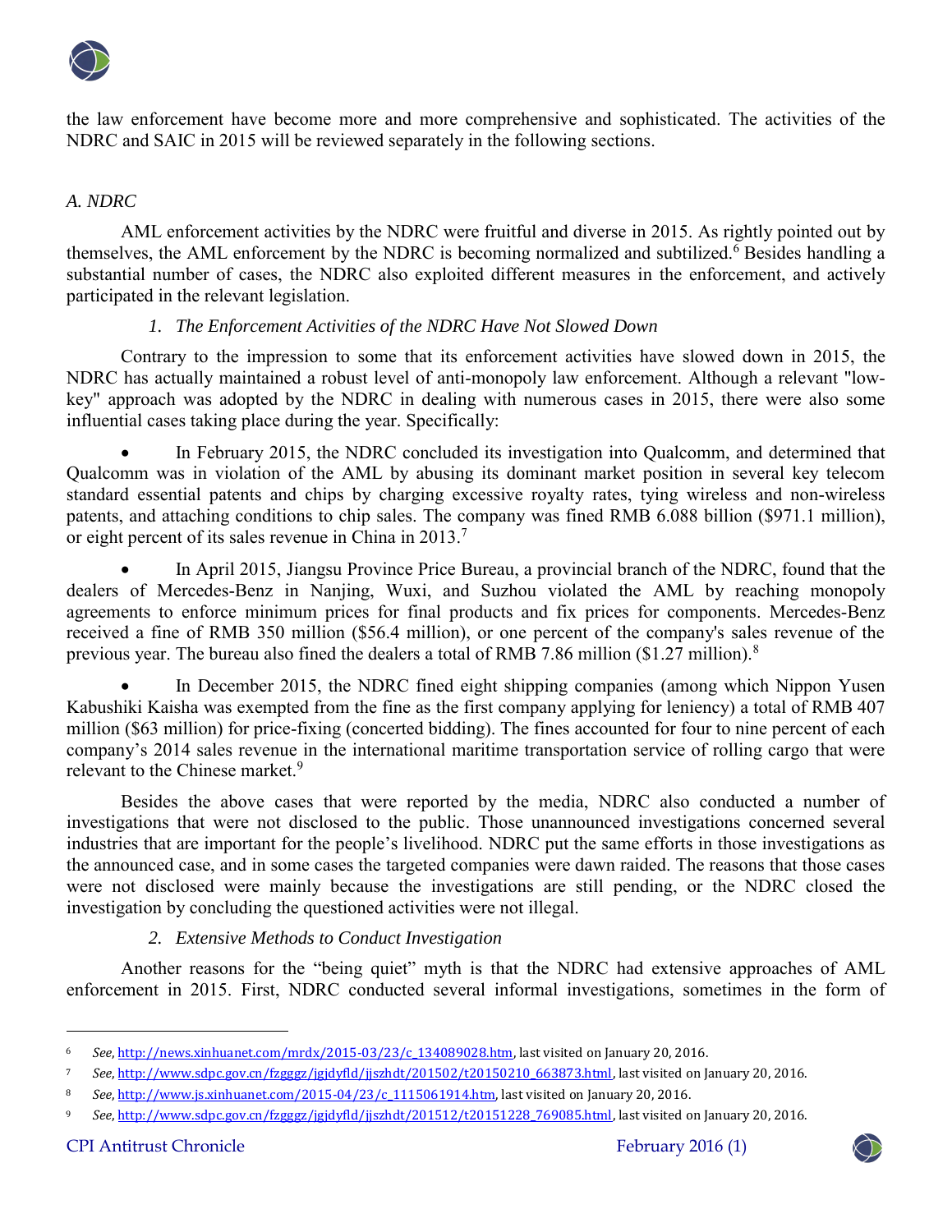

market survey, to examine the potential competition issues in a certain industry, which may possibly lead to formal investigation. In certain cases, NDRC may work with industrial associations to conduct the market survey.

Second, the NDRC's provincial branches were more involved in the antitrust investigations. In 2015, some of the important cases have been handled by provincial pricing bureaus, with the NDRC playing the role of supervisor offering guidance. For example, the Mercedes-Benz case investigated by Jiangsu provincial pricing bureau, and the Korean tire company case<sup>10</sup> investigated by Shanghai pricing bureau, etc.

<span id="page-2-0"></span>The NDRC's provincial branches are playing a very important role in assisting the NDRC in carrying out investigations, including dawn raids. Comparing to the NDRC, it is easier and more convenient for the provincial branches to liaise with the local target companies and collect the related evidences. The NDRC's provincial branches (Shanghai Pricing Bureau is one of the good examples) have done a lot of material works during the investigations in 2015 and have been proved to be very professional and effective during its work with both companies and legal counsels. It is expected that more anti-monopoly investigations will come handled by provincial authorities.

In order to involve the provincial branches, the NDRC continually hosted trainings for the officials of the provincial branches in order to raise their level of professional skills. For example, from September 14 to September 17, 2015, the NDRC held training sessions for price supervision officials from the provincial level.

It can be seen from the above enforcement activities that the NDRC has strengthened the enforcement of the AML with different investigative methods and by coordinating its resources with the provincial branches.

# *3. Mediation Has Been Exploited As A New Tool of AML Enforcement*

Besides expanding the investigative methods, NDRC also exploited mediation as a new tool of AML enforcement. NDRC successfully supervised and urged Dolby and HDMI to settle with the relevant color TV enterprises with regard to certain standard essential patent issues.<sup>11</sup> The mediation by NDRC reduced the litigation expenses of the enterprises and created a good environment for their development.

## *4. Administrative Monopoly Has Been Targeted by NDRC*

In 2015, the NDRC has also targeted administrative monopoly. Specifically:

 On March 27, 2015, the NDRC published the decision of the administrative anti-monopoly case in Shandong. According to the report, the NDRC conducted an investigation into Shandong Department of Transportation for its alleged conduct of eliminating and restricting competition in the market of monitoring platform and vehicle terminal. Pursuant to the relevant provisions of AML, the NDRC issued an enforcement advice letter to the general office of the Shandong Provincial People's Government and advised the latter to order the Department of Transportation to correct the relevant conducts and maintain market order of fair competition.

 On August 17, 2015, the NDRC issued a letter to the Anhui Provincial Government, and requested it to correct the administrative monopolies in government drug procurement programs. The NDRC's letter concerns the abuse of administrative power to restrict and eliminate competition by the Municipal Health & Family Planning Commission of Bengbu City.

 $\ddot{\phantom{a}}$ 



<sup>10</sup> *See*[, http://auto.ifeng.com/pinglun/20150914/1046961.shtml,](http://auto.ifeng.com/pinglun/20150914/1046961.shtml) last visited on January 20, 2016.

<sup>11</sup> *See*[, http://www.chinanews.com/life/2015/08-18/7473249.shtml,](http://www.chinanews.com/life/2015/08-18/7473249.shtml) last visited on January 20, 2016.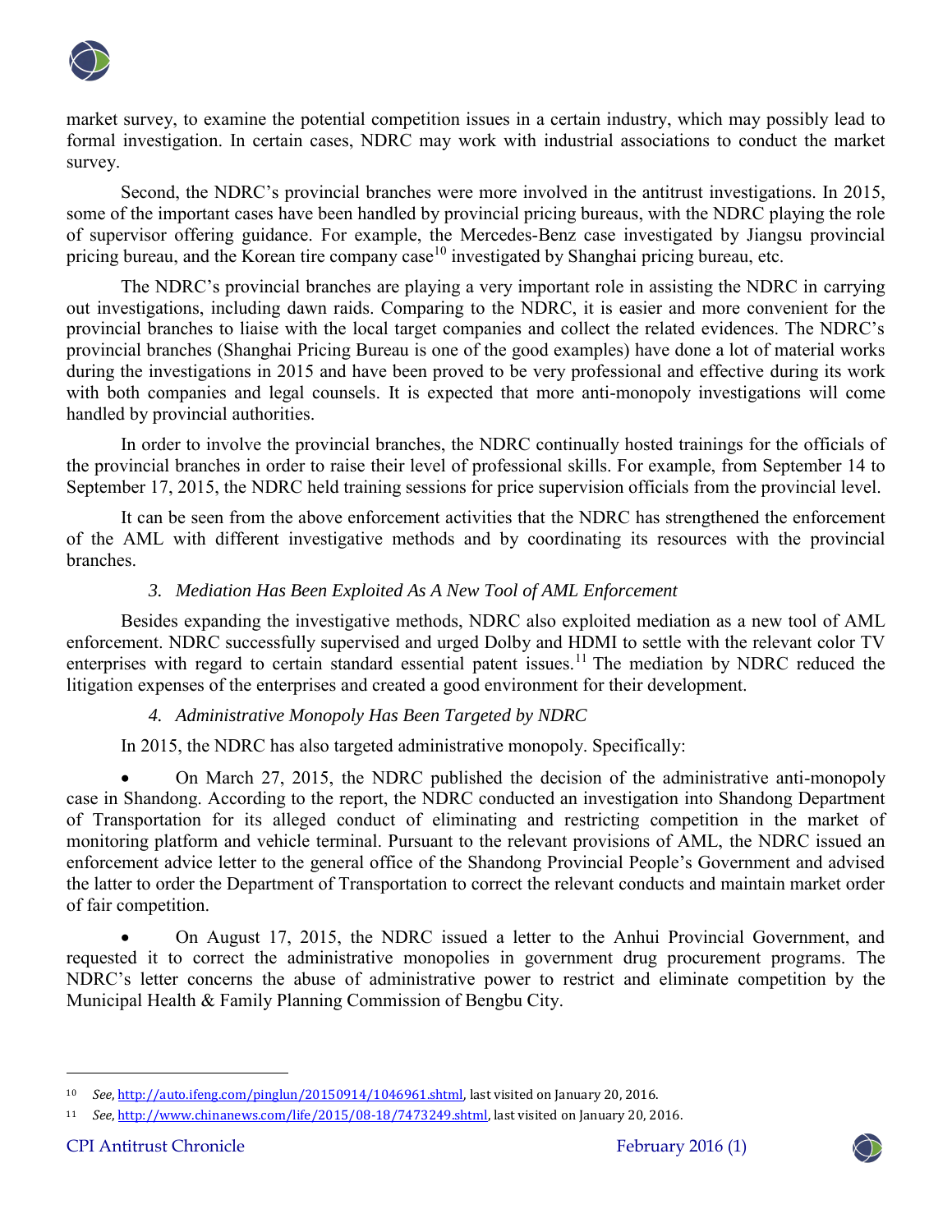

According to the NDRC, they will continue to advance the AML enforcement against abuses of administrative power in restricting and eliminating competition.

### *5. The NDRC Participated in the Drafting of the Anti-Monopoly Guidelines*

In 2015, as arranged by the Anti-Monopoly Commission of the State Council, the NDRC kicked off the drafting work of the anti-monopoly guidelines on leniency, exemption procedure, commitments, determination on illegal gains and fines, automobile industry and intellectual property rights.

At the end of 2015, the NDRC started soliciting public comments on the draft Anti-Monopoly Guideline on Abuse of Intellectual Property Rights. The Guideline will regulate the exercise of the intellectual property rights and the business in technology-intensive industries. The other guidelines were under drafting or internal discussion before seeking public comments.

#### *B. SAIC*

The SAIC, which is responsible for non-price related antitrust enforcement in China, also kept its pace in 2015 compared with the past. We provide our impression of the features of the SAIC's implementation of the AML in the last year from the perspectives of both legislation and enforcement.

## *1. Moving Forward the AML Enforcement in 2015*

Since the AML took effect in 2008, the SAIC has initiated 58 antitrust investigations, focusing on public service industries including water supply, power supply, fuel gas and insurance. By 2015, 27 cases were concluded, 5 were terminated. The targets included state-owned enterprises, foreign-invested enterprises, industrial associations, etc. $12$ 

In 2015, the SAIC published 14 punishment decisions. Telecommunication industry is the premier target of the SAIC. Among the 14 cases, 5 cases are related to telecommunication industry, which accounts for 35.7 percent.<sup>13</sup> Despite this, various industries were targeted by the agencies, including insurance, water, tobacco, pharmacy, concrete, etc. Most of these industries are related to people's national economy and the people's livelihood. In respect of the targets, all of the 14 cases published by the SAIC in 2015 are related to domestic companies. Among them, it is notable that China Railway Telecom, China Unicom, China Mobile and China Telecom, which are State Owned Enterprises ("SOE") in telecommunication industry, were also targeted by the SAIC. On the other hand, there are also some on-going cases related to foreign companies, including the *Microsoft* case.<sup>14</sup>

#### *2. Active enforcement at the provincial level*

The SAIC's enforcement of the AML has a significant feature: most of the cases are completed by its provincial branches. For example, the latest case announced by the SAIC is *Ao Du Concrete Monopoly Agreement* case.<sup>15</sup> In this case, again, the SAIC authorized its Hunan Provincial branch to investigate. In fact, all 14 cases published in 2015 were investigated by the SAIC's provincial branches, among which, Ningxia (3 cases) and Hunan (2 cases) <sup>16</sup> seem to be the most active provinces. This decentralized enforcement mechanism may be beneficial to the SAIC because it may enable it to focus the scarce resources on the most difficult cases, and spread antitrust culture at the local level in the meantime.

#### *3. Types of abusive cases*

 $\overline{a}$ 



<sup>12</sup> *See*[, http://finance.sina.com.cn/roll/2016-01-13/doc-ifxnkkux1257936.shtml,](http://finance.sina.com.cn/roll/2016-01-13/doc-ifxnkkux1257936.shtml) last visited on January 20, 2016.

<sup>13</sup> *See*[, http://www.saic.gov.cn/zwgk/gggs/jzzf/,](http://www.saic.gov.cn/zwgk/gggs/jzzf/) last visited on January 21, 2016

<sup>14</sup> *Id.,* not[e 10.](#page-2-0) 

<sup>15</sup> *See*[, http://www.saic.gov.cn/zwgk/gggs/jzzf/201512/t20151229\\_165504.html,](http://www.saic.gov.cn/zwgk/gggs/jzzf/201512/t20151229_165504.html) last visited on January 20, 2016

<sup>16</sup> *See*[, http://www.saic.gov.cn/zwgk/gggs/jzzf/,](http://www.saic.gov.cn/zwgk/gggs/jzzf/) last visited on January 21, 2016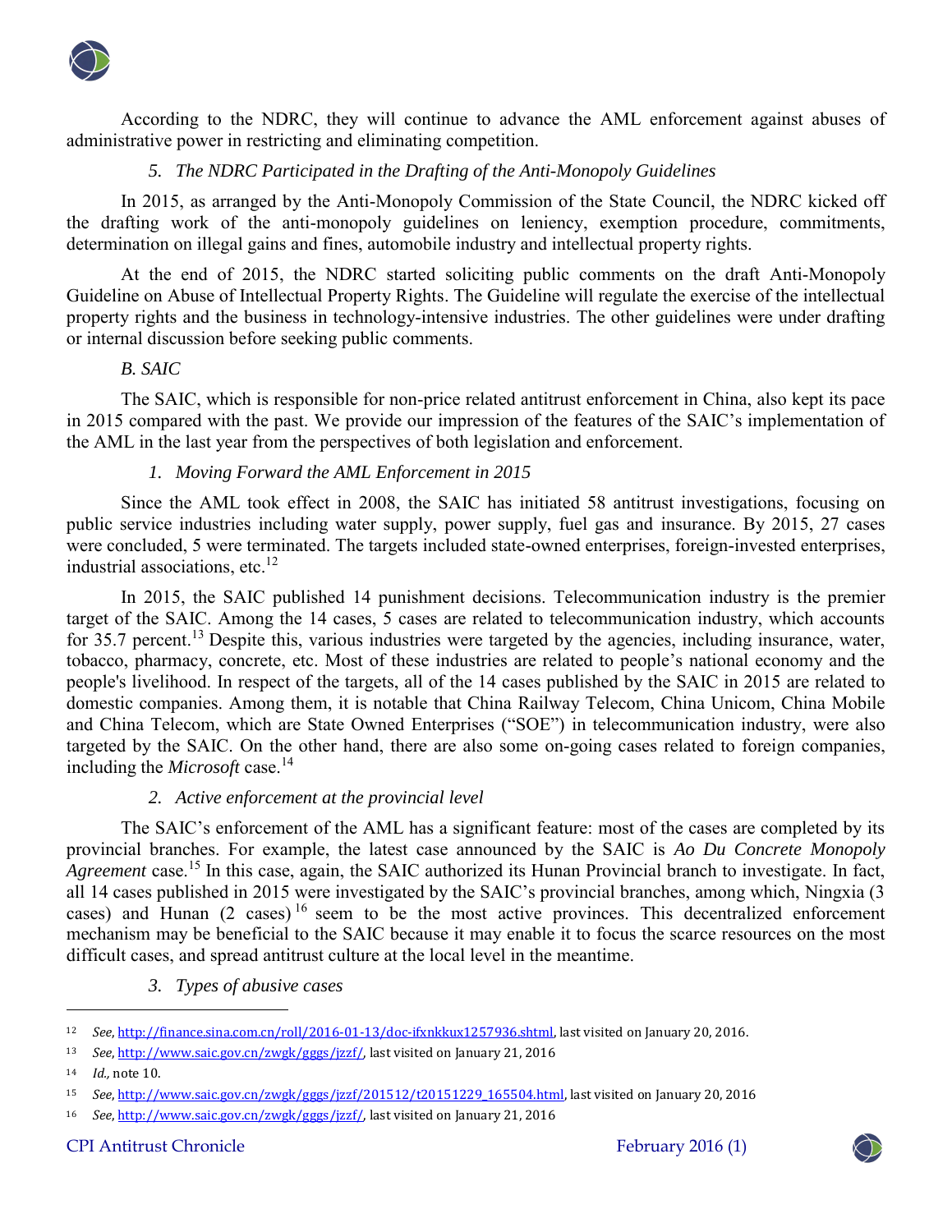

In 2015, the SAIC and its provincial branches have dealt with various kinds of abusive cases. Tying and bundling are still the major focus of the authorities. For example, in *Shankai Sports* case, <sup>17</sup> the undertaking concerned abused its dominance in the 2014 World Cup ticket sale market, bundling the ticket with hotels and tourist product. The investigation is terminated because Shankai provided satisfactory commitments. It is also notable that, China Railway Telecom, China Unicom and China Telecom, all the three SOEs are investigated because they tied the network service and fixed-line telephone together by force. The investigations are terminated because the three companies provided satisfactory commitments.

Recently, the SAIC dealt with a case concerning refusal to deal. Before, abusive cases related to refusal to deal are mainly in courts. <sup>18</sup> However, the SAIC and its Chongqing branch has investigated Qingyang Medical Limited for it refusal to supply crude drug of allopurinol to the market for 6 months with no justifiable reasons. In this case, the authority defined the relevant market as crude drug of allopurinol and proved Qingyang had dominance in this market from the following four aspects:

- 1) Oingyang's market share in the relevant market is 100 percent;
- 2) Qingyang is able to control the downstream market;
- 3) The entry barrier of the relevant market is significant; and,
- 4) Downstream customers' dependency on Qingyang is significant.

It seems rare for a plaintiff to challenge the defendant successfully in a civil litigation involving the issue of refusal to deal. The main difficulty is to prove the defendant's market dominance. This case may provide reference for the plaintiff about how to prove the existence of the defendant's market dominance in civil antitrust cases.

As the first refusal to deal case dealt by Chinese administrative antitrust agency, *Qingyang* case indicates the SAIC's determination and ability to deal with refusal to deal cases. However, as a complicated issue in antitrust regime, how the administrative agencies will enforce the AML to refusal to deal case remains to be seen.

## *4. Active in legislation*

SAIC's *Provisions on the Prohibition of the Abuse of Intellectual Property Rights to Exclude or Restrict Competition* ("SAIC's IP Provisions") implemented on August 1, 2015, was a significant effort made by the SAIC.

SAIC's IP Provisions for the first time answered many difficult questions in the crossing field of antitrust and intellectual property rights protection. For example, it confirms that an operator shall not be directly inferred to have dominant market position in the relevant market only based on its ownership of the intellectual property rights. The licensors, therefore, may exercise the IPRs more freely because Article 17 of the AML will not apply to them automatically.

More importantly, Article 5 of the SAIC's IP Provisions provide a safe harbor to certain IP rights owners for the exemption of Article 13(6) and Article 14(3) of the AML:

(1) the aggregate market shares of the competitors are no more than 20 percent in the relevant technology or product market; or there are at least four other competitors with closely

 $\ddot{\phantom{a}}$ 



<sup>17</sup> *See*[, http://www.saic.gov.cn/zwgk/gggs/jzzf/cfjd/201501/t20150112\\_151219.html,](http://www.saic.gov.cn/zwgk/gggs/jzzf/cfjd/201501/t20150112_151219.html) last visited on January 20, 2016

<sup>18</sup> For example, *Yingding Bio oil Ltd. v. Sinopec; Gaoyou Tongyuan Oil Transport Ltd. v. Taizhou Petrochemical Co. Ltd, yangzi petrochemical and Sinopec*, etc.